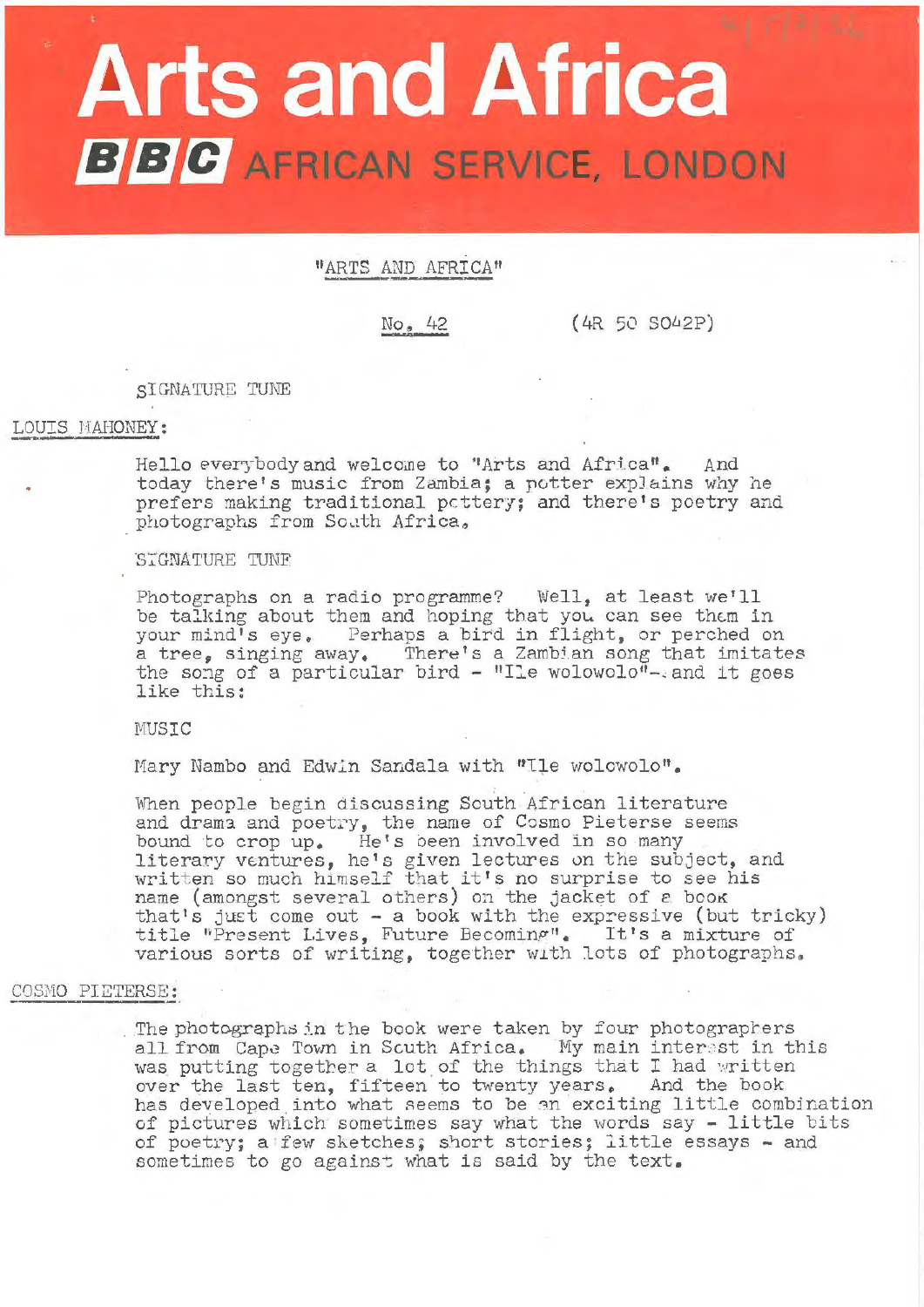Ast MAHONEY: Cosmo Pieterse, And when Cosmo came along to the "Arts and Africa" studio to talk to Elaine Caulker. naturally, she not only asked him what the book was about, but she also wanted an explanation about that title.

# ELAINE CAULKER:

Cosmo, you've just been involved in this book that has come out "Present Lives, Future Becoming", What does this mean?

- PIETERSE:  $M$ <sub>e</sub>ll it means, Elaine, briefly, that two writers  $-$  I and somebody else who has to be anonymous - did a number of things over a long period of time about ton years and luckily we came in contact with some photographers, We had been writing about South African lives  $-$  how they were  $-$  we also tried to depict what might come out of South Africa, out of this mix that is there. We thought this whole idea of a mix could be an exciting one if it's presented in book form.
- c:•,LJLKER: Can we go straight to, perhaps, a picture and a poem that best depicts this idea of the blending of South Africa to get the richness out of the culture?
- PI ET:CRSE: The poem is called 'Co-mingling". Can I read it and then we'll talk about the picture and the poem?

READS POEM "CO-MINGLING"

Luckily the picture just opposite it shows a little boy - a black. boy, an African boy - perched on the shoulders of somebody who has his arms stretched out who is light-skinned and has straight hair and is 'coloured', I think, in the South African sense of the word (meaning of mixed origin). And just below him is somebody who is very light-skinned and and just below him is somebody who is very fight-skinned and<br>is proabably 'white' or 'European' in the Scuth African sense of the word and a number of young people mainly around the ages of 8, 9, i0 - most of them plack, . And it seems to me to show three or four things. Number one - the racial coming together: people of all races in South Africa, possibly coming together. poople of all races in south hirled, possi boming to a single prace and enjoying together. Probably, a musical concert. I dilik this was a gazz concert - townsh<br>jazz - probably done at Langa which is a black ghetto near Cape Fown and only blacks may live there but at this juncture, I think, for this musical presentation, blacks and whites were allowed to go. The idea that the poem has "Now we are noon" wants to say that: now in this future  $-$  the future becoming  $$ wants to say that: now in this future  $\frac{1}{\cdot}$  the future becoming -<br>we can all enjoy the richness of the sun - bask in its glory we can all enjoy the richness of the sun - bask in its glory<br>and be energised by it. And then at the end of the poem when and be energised by it. And then at the end of the poem whe<br>it says: "No one now's noon" I think it says that because of oppression at the moment full expression has been made impossible. But it also wants to say that in the future no-one should be "noon" in the sense that no-one should be supreme, be superior, should enjoy exclusively the richness that life in South Africa can offer.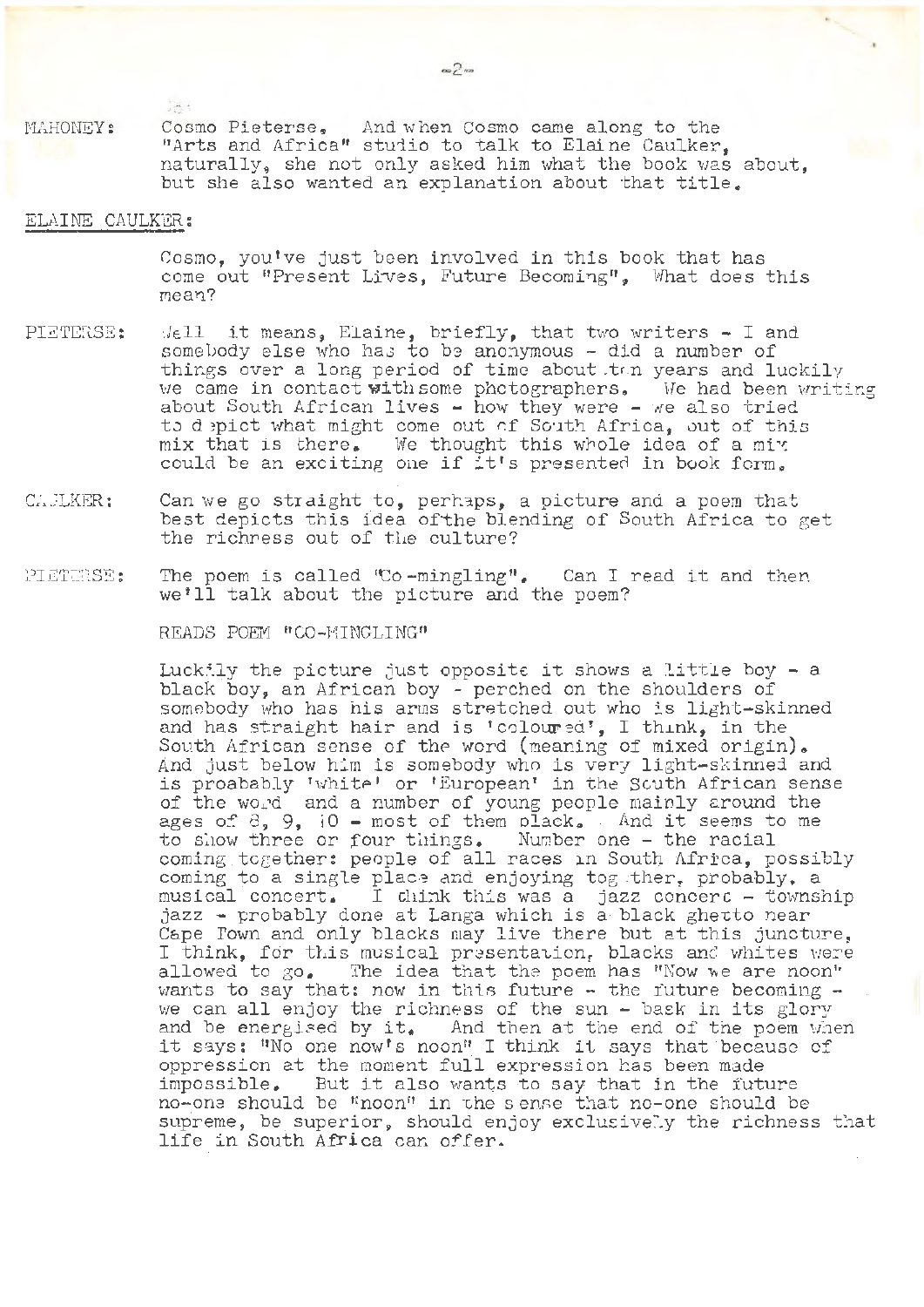- CAULKER: So many people have this idea that the oppression is, in fact the catalyst for the richness for the art coming out of South Africa. You would say not? You woulu say not?
- PIETERSE: I'd say almost certainly not. I'd say it has helped to bring some kind of art to the South African scene - or from the South African scene - but I think without the oppressjon one would have a much richer, a much fuller expression of the tremendos amount of ability and the tremendous richness in the environment that there is in South Africa. I'd say that if a person is ill he may write good works - music or poetry that it a person is ill he may write good works - music of poet.<br>or plays - but if he's in good health he may write even better. I think this is the South African situation.
- CAULKER: Thank you Cosmo.
- PIETERSE: Thank you Elaine.
- I'IAHOHEY: Now, that title; let's have it once more, "Present Lives Now, that title; let's nave it once more, "Present Lives<br>Future Becoming"; it's edited by Cosmo Pieterse and published in London by the Hickey Press.

MUSIC

Joseph Chinya, a drummer of the National Troupe of Zambia playing the kachacha rhythm. This drumbeat, the kachacha, has its home up in the North Western Province and, an you can hear, it's a real skill with up to seven drums being played all at the same time.

In the capital of Zambia, in Lusaka, you'll find Tubaye Dube In the capital of Zamola, in Lusaka, you'll lind futaye buby<br>working away in his artist's studio making pottery and some sculpture. Although he's been living in Zambia for some scurpture. Although he's been living in Edmontation some<br>time he grew up in Rhodesia and that's where he found his feet as an artist. Anthony Delius called in to see him at his studio, and after looking around for a while he asked Tubaye Duhe about those early days.

#### TUBAYE DUBE:

I discovered that, well, after I had done my education at it discovered that, weilt through individual do something being an African, if I could. Luckily then I happened to meet the Reverand Kenneth E. Patterson in Salisbury. He was keen to Reverand Kenneth E. Patterson in Salisbury. He was keen to take me as an evening student in all. Then I was involved  $\sim$ take me as an evening student in Salisbury. He was need to<br>I thought that I should carve something in the African way, the traditional way, of how we live in Rhodesia. I found that, being too much involved in the western way, I should just think about what my grandparents used to tell me about it.

### ANTHONY DELIUS:

And your grandparents did tell you a great deal, did they?

DUBE: Yes, they did very much. Traditionally we didn't use these modern dinner plates or anything like that. We have our modein drinker praces or dny oning frace one of the new reason in meal in a special carved thay, carved dinner practs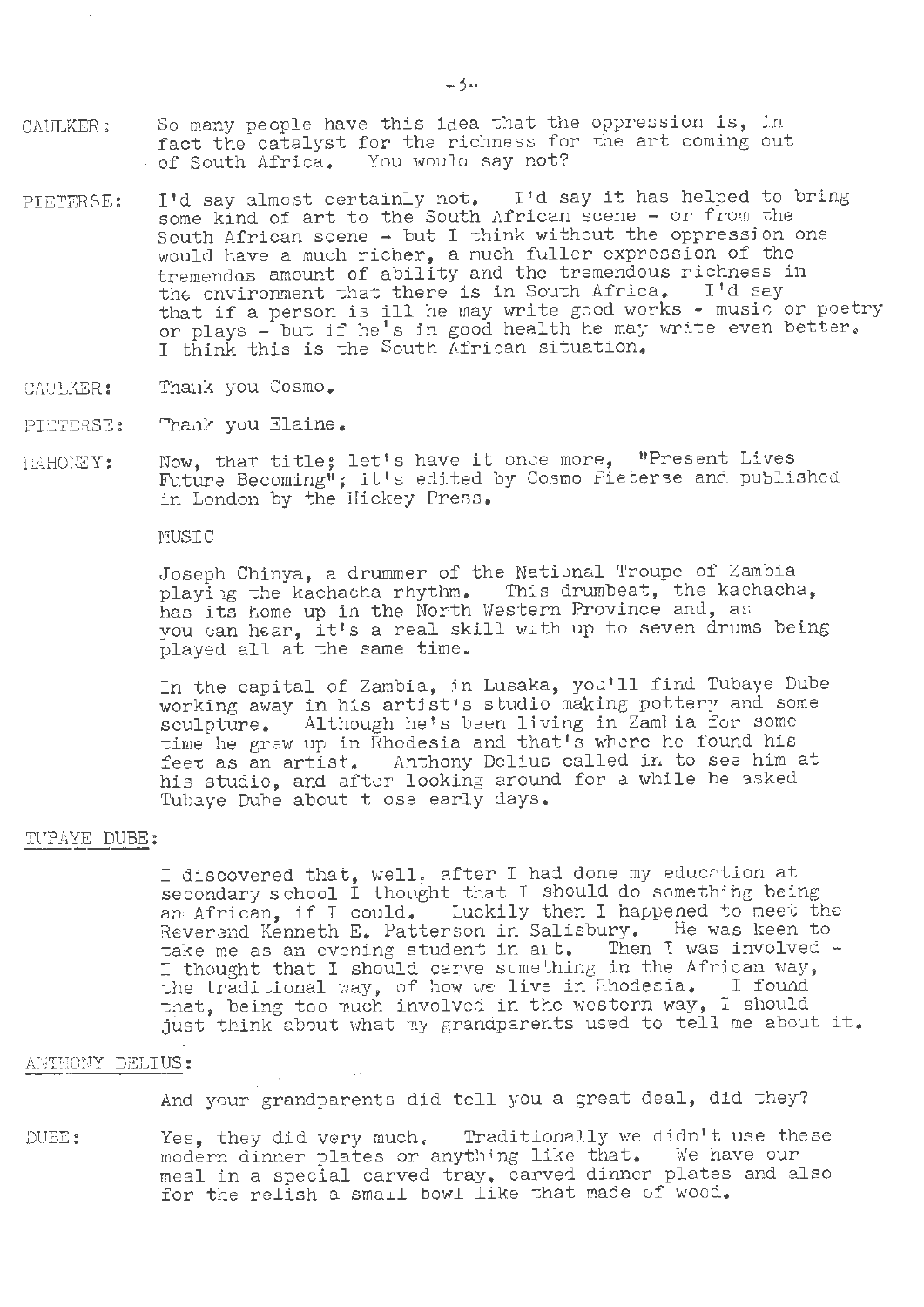- DELIUS: Now the change is not really that you have moved very far away from traditional stuff but that you are using a western glaze. Is that it? Is that it?
- DUBE: You are right, We're a lit le bit involved in the western way of life because we have modern way of living but still I don't think that down in the villages they still want to change very much to the society we are having. They may, but I'm not sure about it.
- MAHONEY: Mm. I'd like to think that people prefer using what nm. The to diffix that people prefer difficing what<br>to me is the 'real thing' instead of the plastic and all that enamel that you can eee everywhere nowadays. But I'm interrrupting. So let's return to Anthony Delius and his visit to Tubaye Dube's studio.
- DELIUS:  $Ve11$ , of course, I'm sitting here looking around at all these various pots in front of me; small pots, large pots, these various pots in front of me; small pots, large pots,<br>pots that I've never seen in my life before; with little knobs pots that l've never seen in my life before; with little knobs<br>on them all the way up and down; little serrated edges all the way round them; ridges made at various angles; some of them looking almost like large screws, with a kind of screwtype ridge going all the way round them. All these pots that I'm seeing around me here, including that large one at the hack of your head there, Tubaye, with four spouts coming back of your nead there, fubaye, with four spouts coming<br>out of it. That one, for instance, is it a very traditional out of it. That one, for instance<br>type of pottery? What is it for?
- DUBE: Traditionally, it is made for a ceremoney in the northwestern province in Kasama  $-$  they call it 'mundu', that pot.
- DELIUS: Now what is it for? What is the actual tradition, the ceremoney that they use it for?
- DUBE! They do say that there is a ceremony where a married man should they do say that there is a ceremony where a mairica man show<br>blow through this this to make his voice thick, like a lion, while the women are singing a very soft song. That's why they while one women are singing a very bers bong. Thas bony shows be like a lion's voice because everybody fears the lion.
- DELIUS: These other pots that I see laying around here on the racks all round us, with the ridges and the knobs in various African found us, with the fluges and the knobs in various Afflic.<br>forms, These, I presume, are all traditional pots which have been used for thousands of years in this area?
- DUBE: I suppose so, because, you see, traditonally if they made a beer pot I don't think they should have all these knobs like that. Some of these small one are just for water containers and some for beer drinking - but the cooking pot, it hasn't got any knobs.
- Now, Tubaye isn't only a potter, he's . well-known for his TIA. JONEY: carvings, and for his subjects he's again turned his attention to the traditional way of life  $-$  a woman doing leather work or a a man tilling the ground. But a good number of his carvings are not of the human form.
- DELIUS: Looking around, also I see the great sculptures that you've got there. You seem to be particularly fond, for instance, of doing large toroises in wood, And then, over there, there